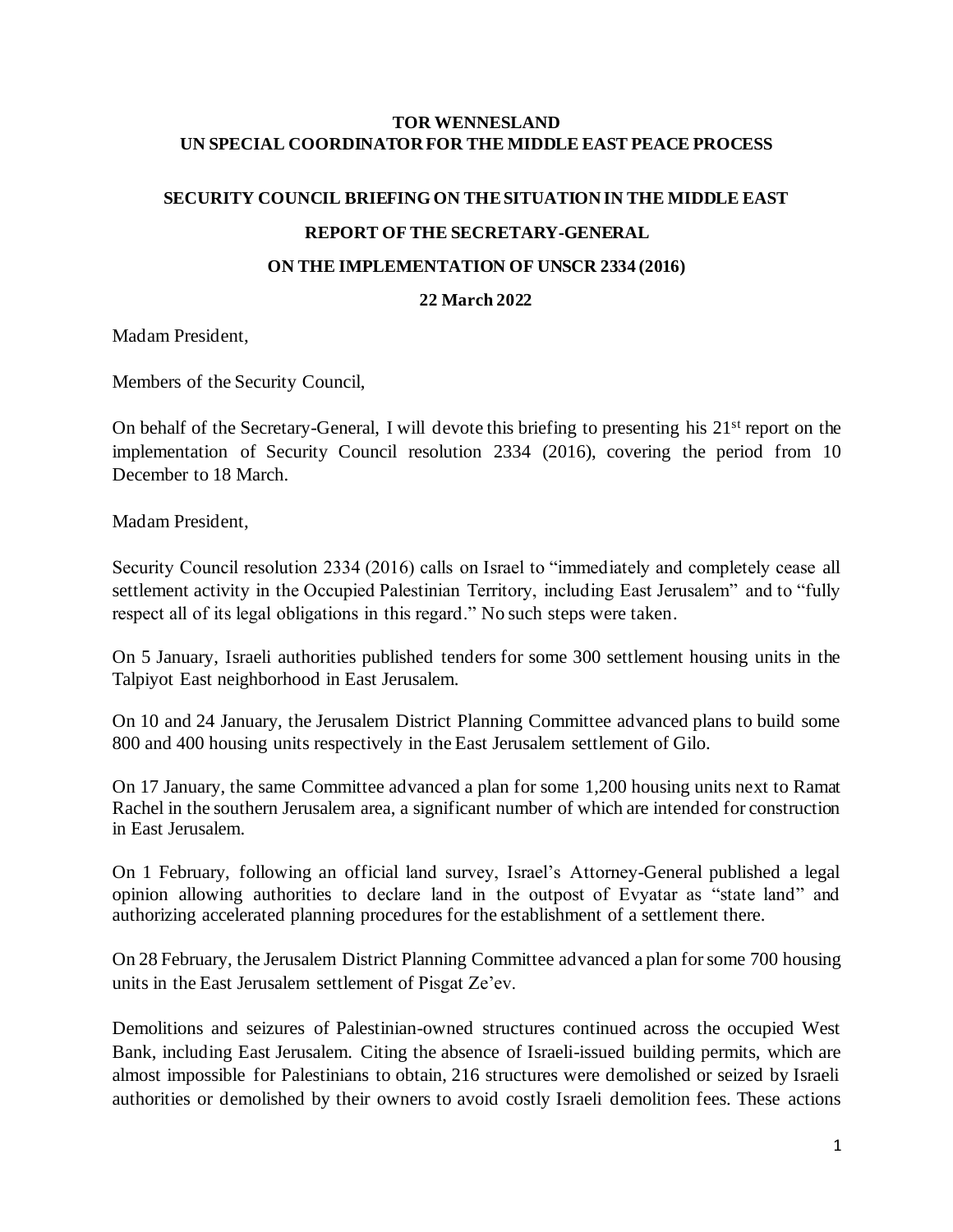displaced 299 people, including 138 children and 76 women. A total of 37 structures demolished or seized were donor-funded.

In an effort to reduce tensions, Israeli authorities reportedly decided to freeze most demolitions in East Jerusalem before and during the month of Ramadan.

Tensions were high in the East Jerusalem neighborhood of Sheikh Jarrah in the run-up to 19 January, when Israeli forces evicted a Palestinian family and demolished their home. Twelve Palestinians were displaced including two children and three women, with several arrests reported. Israeli authorities stated that the demolition was undertaken to build a special needs school to serve Palestinian children.

Tensions mounted further in February over the potential eviction by Israeli authorities of a Palestinian family scheduled for March. Following weeks of numerous violent altercations, protests, and property damage in the neighborhood, the atmosphere calmed somewhat after a 22 February decision by an Israeli Magistrates Court to suspend the eviction, pending consideration of an appeal submitted by the family. In developments that further reduced tensions, Israel's Supreme Court ruled on 1 March that four other families in the neighborhood would not be evicted and would be recognized as "protected tenants," paying a nominal rent, until a determination is made on their claims to ownership. On 3 March, the families held a press conference noting the importance of the Supreme Court's decision and vowing to continue pressing their claims for ownership of their homes.

## Madam President,

Security Council resolution 2334 (2016) calls for "immediate steps to prevent all acts of violence against civilians, including all acts of terror, as well as all acts of provocation and destruction." Unfortunately, daily violence continued.

Overall, 24 Palestinians, including four children, were killed by Israeli security forces (ISF) during demonstrations, clashes, security operations, attacks and alleged attacks against Israelis, and other incidents. 2966 Palestinians, including five women and 537 children, were injured. Of these, 2283 injuries were due to tear gas inhalation, while 50 were injured by live ammunition. In addition, Israeli settlers or other civilians perpetrated 144 attacks against Palestinians resulting in 47 injuries and/or damage to Palestinian property.

One Israeli civilian was killed by Palestinians, and 100 Israelis, including five women and one child, were injured by Palestinians in clashes, rock and Molotov cocktail throwing, attacks and other incidents. In total, Palestinians perpetrated 277 attacks against Israeli civilians resulting in injuries and/or damage to Israeli property.

On 5 January, a vehicle under the supervision of the Israeli police hit and severely injured a 70 year-old Palestinian man in Umm al-Kheir, south of Hebron. The man later died. Israeli police officers present at the location did not intervene to provide medical assistance to the victim. Police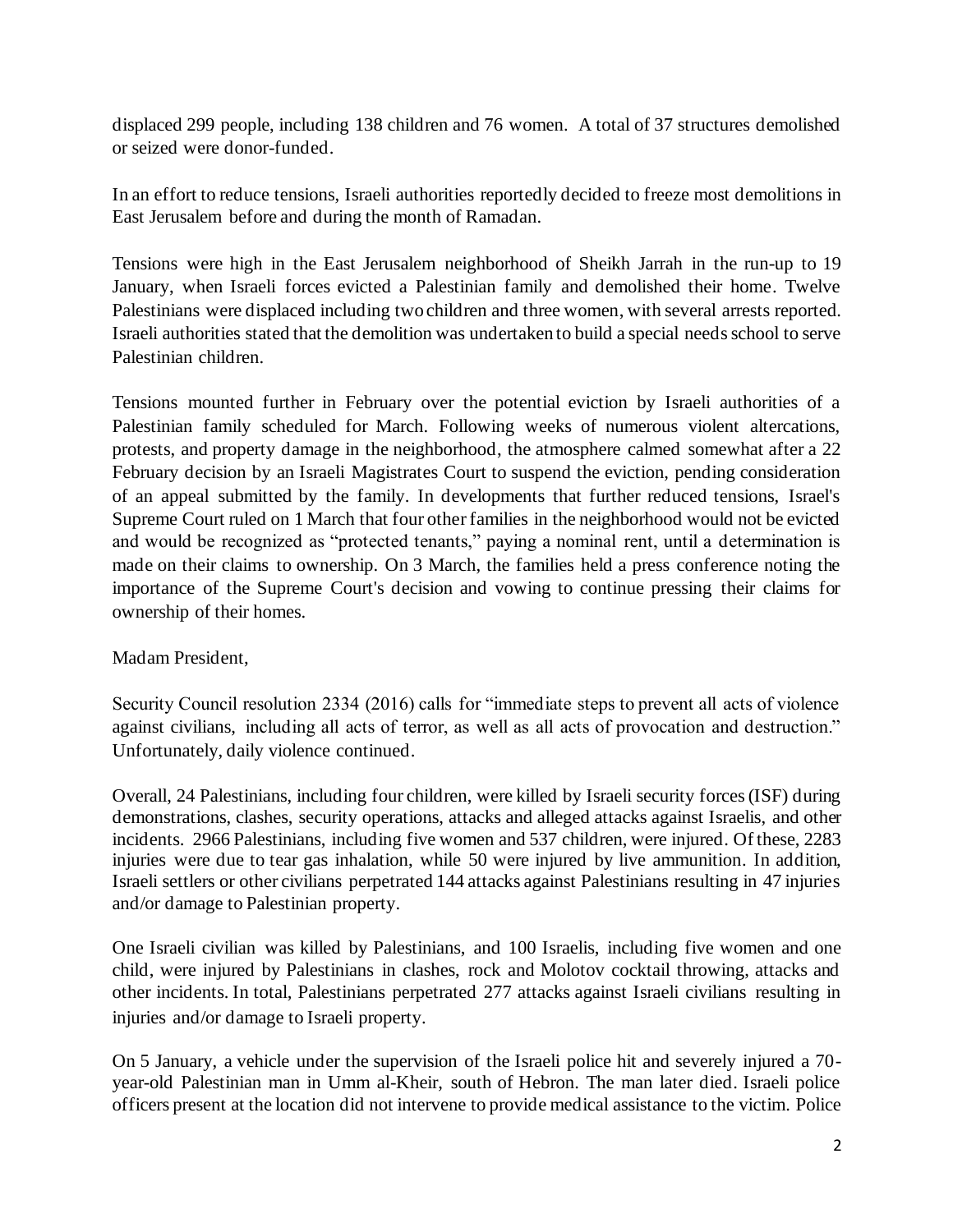reported that the driver had sustained head injuries from stones thrown at him by other Palestinians present in the area.

On 12 January, an 80-year-old Palestinian-American man died in the context of an ISF operation near Ramallah where the victim was reportedly handcuffed, blindfolded and assaulted by ISF. Following an internal investigation, on 31 January, the Israel Defense Forces removed two officers from their positions and reprimanded a third. A criminal investigation is ongoing.

On 8 February, ISF shot and killed three Palestinians in a car in Nablus, in Area A. The Fatahaffiliated Al Aqsa Martyrs Brigades claimed the men as members. According to Israeli authorities, the three were members of a cell that had carried out attacks on Israeli forces, were planning additional attacks, and tried to shoot at ISF during the incident.

On 22 February, a 13-year-old boy died after being shot by ISF in al-Khader area, near Bethlehem. There are conflicting reports about whether the boy was throwing stones or a Molotov cocktail when he was shot.

On several occasions, Palestinians were shot and killed by ISF, reportedly in the context of attempted attacks, including on 21 December near the Mevo Dotan settlement, southwest of Jenin; on 22 December near al-Amari Refugee Camp; on 31 December near Salfit; and on 17 January near Hebron. Palestinians were also killed during exchanges of fire or clashes with ISF on 13 December in Nablus; on 6 January at the Balata Refugee Camp; on 1 March in Jenin and Bethlehem; and on 15 March in Qalandiya.

On 28 February, clashes erupted at Damascus Gate in Jerusalem's Old City, where hundreds of Palestinians had gathered to celebrate the Islamic holiday of al-Israa wa al-Miraj. Reportedly, 37 Palestinians were injured, including a six-month-old infant and an 11-year-old girl with a disability, who was reportedly hospitalized after being struck in the head by a sound grenade. Twenty Palestinians were arrested, mostly children between ages 14 and 17. Israeli police stated that Palestinians had "chanted incitement and threw stones and bottles at police on the scene."

On 6 March, a 15-year-old Palestinian was shot by ISF in Abu Dis, near Jerusalem, reportedly after throwing a Molotov cocktail at Israeli soldiers. The boy later succumbed to his wounds.

On 6 March, a Palestinian stabbed an Israeli police officer in the Muslim Quarter of Jerusalem's Old City, wounding him, and was subsequently shot dead by ISF.

On 7 March, a Palestinian stabbed and injured two Israeli police officers near the entrance of the Holy Sites in Jerusalem's Old City, before being shot dead by ISF. Video of the incident shows a police officer shooting the man while he was on the ground after having been already shot. Hamas later claimed the man as a member.

On 15 March, ISF shot and killed a 16-year-old Palestinian boy in the Balata Refugee Camp during clashes that developed following an arrest operation.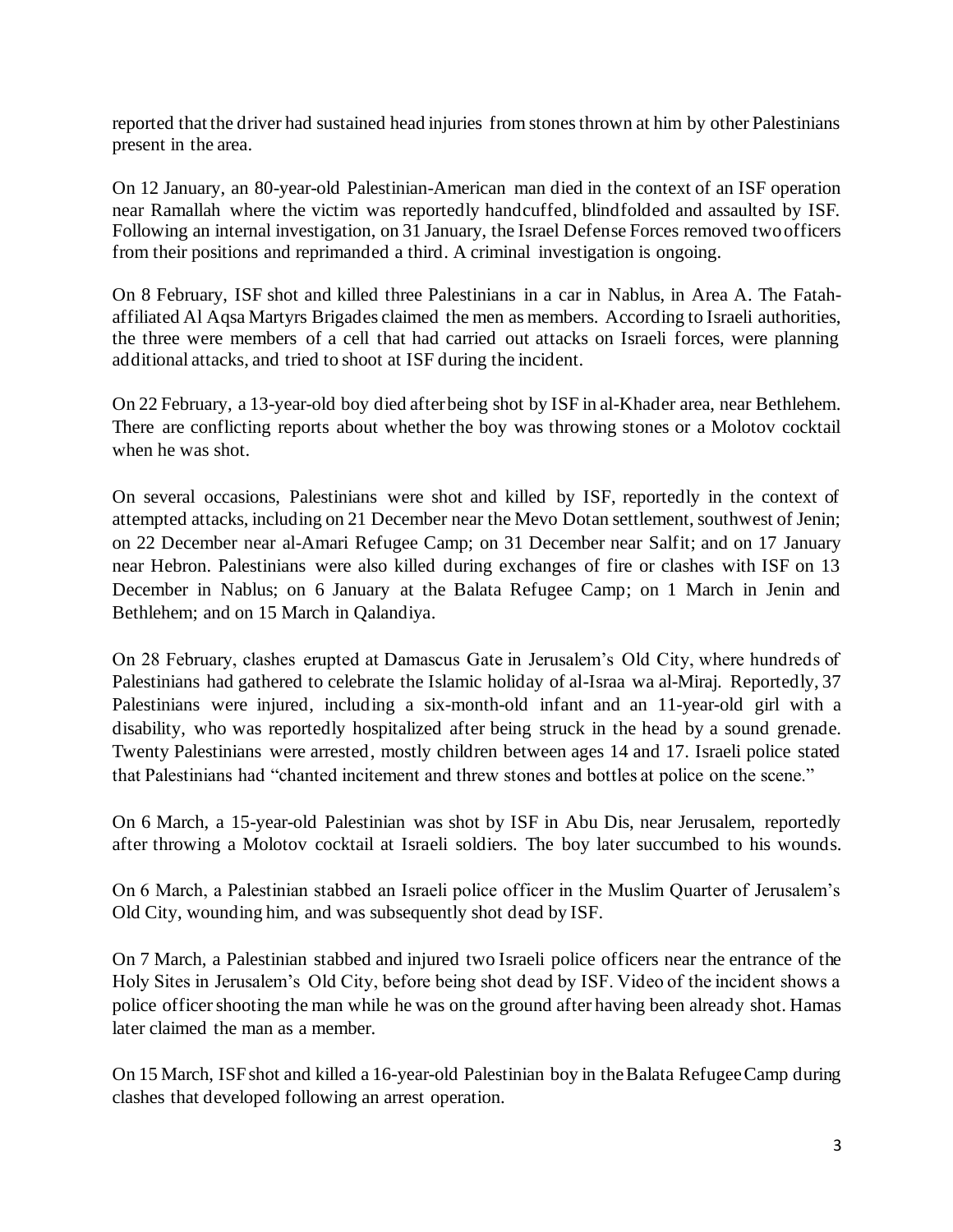Settler-related violence remained significant across the occupied West Bank, including East Jerusalem. On several occasions, ISF and Israeli settlers clashed, including in the context of demolitions of unauthorized structures in outposts which are also illegal under Israeli law.

Beita village, near Nablus, remained a flashpoint for clashes, amid ongoing Palestinian demonstrations against the nearby Evyatar settlement outpost. During clashes on 10 December, a Palestinian man was shot and killed by ISF. On 4 February, 47 Palestinians were injured, including four by live ammunition; another 36 were injured on 18 February, including a ten-year old boy shot in the head with a rubber-coated metal bullet.

Areas in and around Burqa village, also near Nablus, saw serious confrontations. On 16 December of a 25-year-old Israeli man was shot and killed by Palestinians near the evacuated settlement of Homesh. On 19 December, Israeli security forces arrested six Palestinians in Silat al Harthiya, near Jenin, on suspicion of involvement in the attack; three were later charged. That same day, hundreds of settlers attempted to enter Homesh and set up illegal structures, clashing with ISF and breaking through their barricades. Later, on 1 March, eight Israelis were arrested in connection with these events. From 23 to 25 December, repeated raids by Israeli settlers on Burqa led to clashes between Palestinians and ISF in which at least 160 Palestinians were injured, including 14 by live ammunition. On 13 February, a 16-year-old Palestinian was shot and killed by ISF in Silat al-Harithiya near Jenin amid clashes that erupted after Israeli forces entered the village to demolish the family home of one of the suspected perpetrators of the December shooting.

On 21 January, adjacent to Burin village near Nablus, Israeli settlers injured five Israeli activists involved in a tree planting activity with local Palestinians. On 7 February, three Israeli settlers from Givat Ronen were arrested and demolition orders were issued on structures in the settlement.

On 24 January, Israeli settlers drove a convoy through Huwwara, near Nablus, throwing stones at Palestinians and their property. Three Palestinians, including a 17-year-old, were injured. On 16 February, Israel announced the arrest of 17 Israelis in connection with this incident.

On 25 February, an Israeli civilian shot and injured two Palestinian men following a car accident near Hizma checkpoint.

On 2 and 3 March, two Israeli civilians were stabbed and injured in Hizma town, near Jerusalem. ISF subsequently arrested a Palestinian suspected of carrying out one of the attacks.

In Gaza, Palestinian militants launched two rockets and one instance of launching incendiary balloons towards Israel. No injuries or fires were reported. In response, Israeli forces carried out three air strikes on what they said were military targets in the Strip, resulting in no injuries.

On 29 December, a Palestinian opened fire towards the Gaza perimeter fence, injuring an Israeli civilian. In retaliation, Israeli forces fired several tank shells at what they said were Hamas observation posts in Gaza. Four Palestinians were injured, including a 16-year-old boy.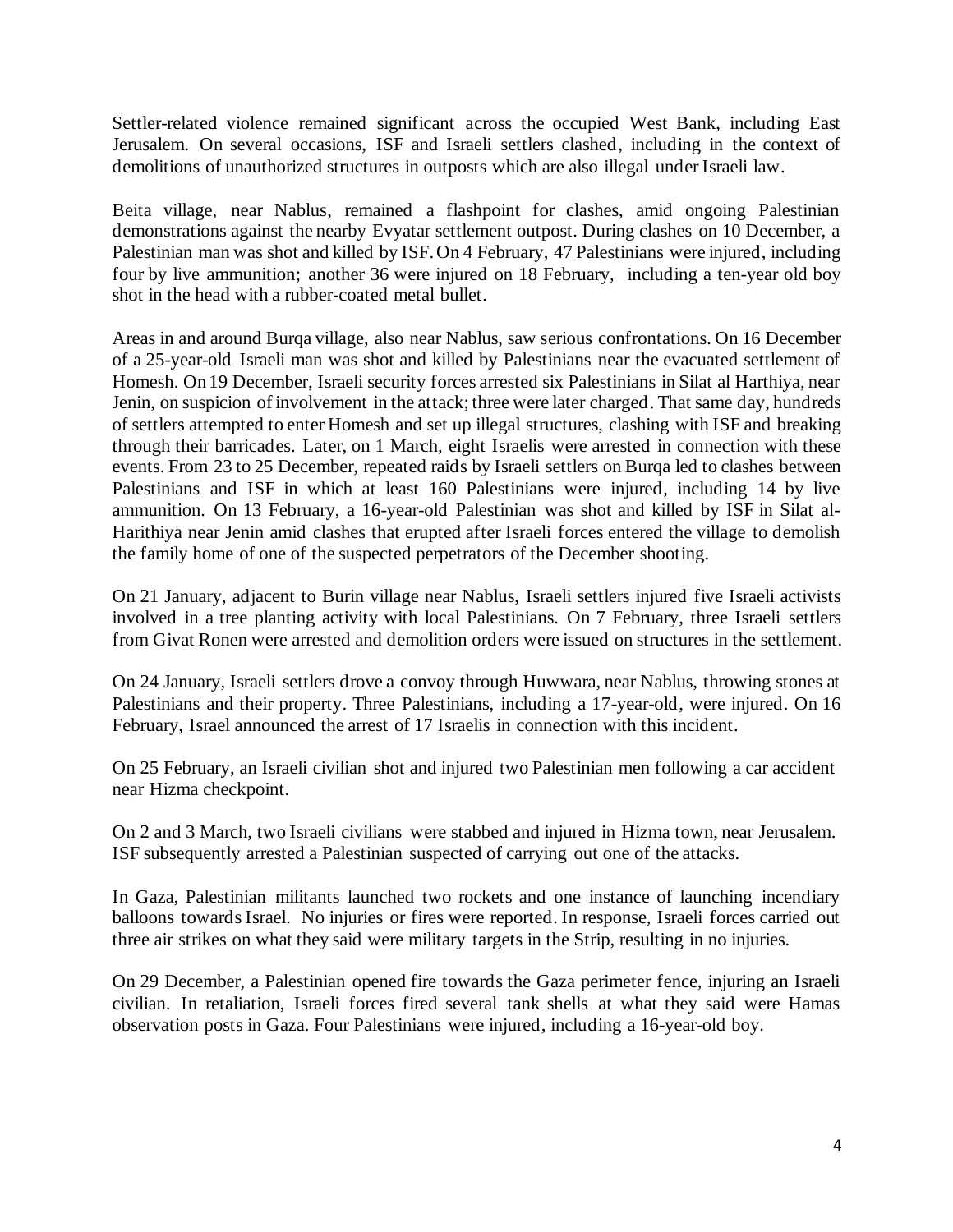On 1 January, Israel Defense Forces said that two rockets fired from Gaza had landed off the coast of Israel. In response, Israeli forces conducted air strikes against what they said were militant facilities in Gaza. No injuries were reported.

## Madam President,

Security Council resolution 2334 (2016) calls for the parties to refrain from acts of provocation, incitement and inflammatory rhetoric. Some Palestinian and Israeli officials continued to engage in such activity during the reporting period.

In a highly provocative move in Sheikh Jarrah in East Jerusalem at the height of tensions over a potential eviction, a far-right member of the Israeli Knesset set up a makeshift office in the neighborhood. Several Members of Knesset visited the neighborhood, expressing support for him, while others encouraged his inflammatory actions. In separate statements, the same Member of Knesset also expressed hope that Palestinian hunger strikers would die and that any Palestinian who throws a stone "get a bullet in the head."

In the wake of the killing of three Palestinians by ISF in Nablus, Fatah social media pages encouraged Palestinians to increase "confrontation" with Israel. Hamas also called for increased clashes with Israeli forces throughout the occupied West Bank. Some PA officials denied the Jewish connection to the region and to the Holy Sites in Jerusalem.

Madam President,

Resolution 2334 (2016) reiterated calls by the Middle East Quartet for "affirmative steps to be taken immediately to reverse negative trends on the ground that are imperiling the two-State solution." The reporting period witnessed some progress on civil and economic steps, with instances of high-level official engagement.

On 27 December, the State of Qatar announced that it had signed an agreement with the Palestinian Authority and the Gaza Electricity Distribution Corporation to advance construction of a natural gas pipeline from Israel to Gaza. The pipeline aims to increase electricity generation at the Gaza Power Plant.

In Gaza, during the reporting period, the Israeli authorities authorized issuing permits to some 12,000 Palestinian merchants and traders. In January, the daily movement of workers, traders, and businesspeople through the Erez crossing was the highest since the tightening of the Israeli closures of Gaza in 2007.

In February, technical-level trilateral meetings on the Gaza Reconstruction Mechanism (GRM) between the PA, the Government of Israel and the UN resumed, with steps identified to improve the mechanism. In a welcome development, white cement, long deemed a dual-use material, began entering Gaza without any special monitoring.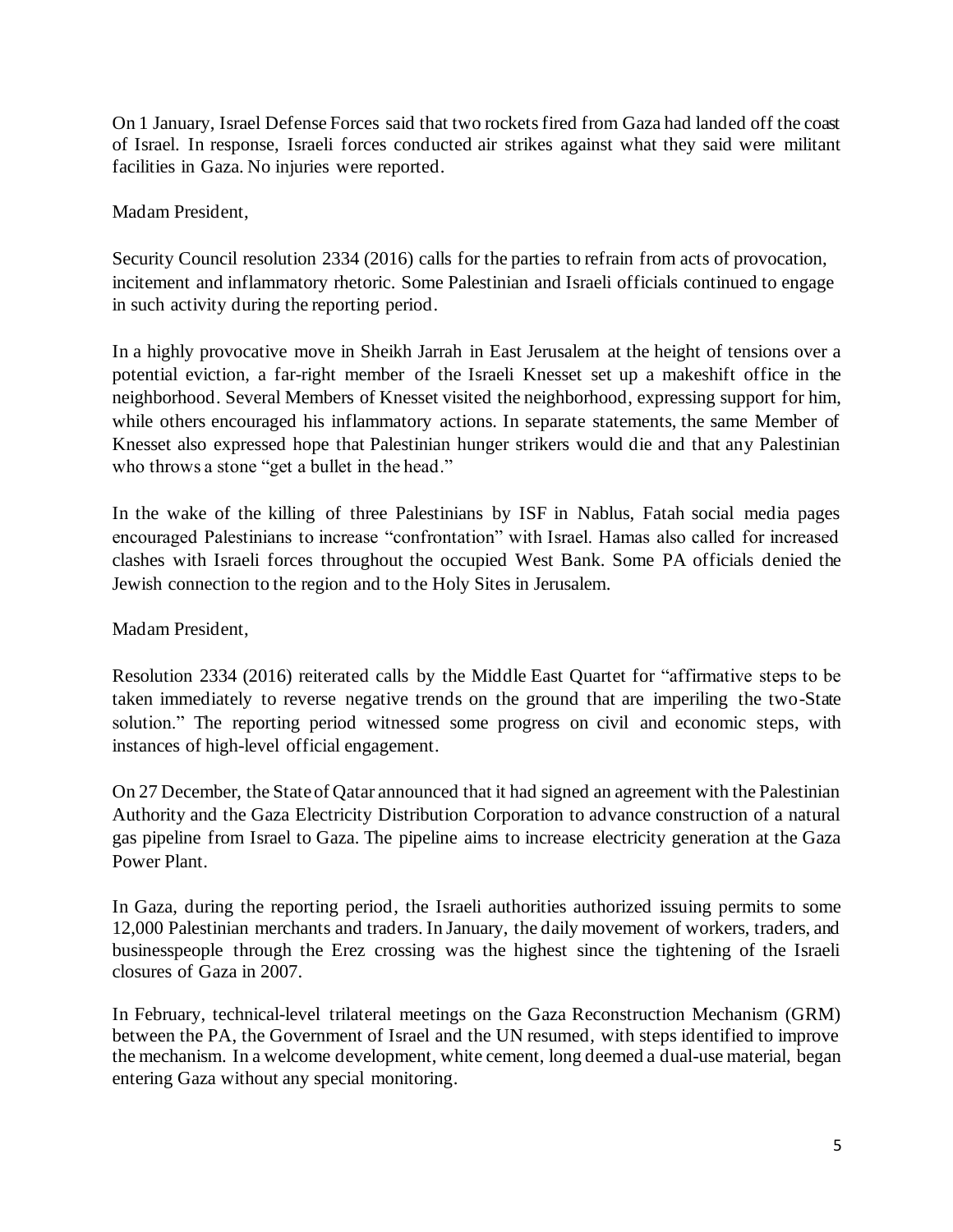There was a marked increase in the movement of goods out of Gaza in recent months, peaking in January with over 900 truckloads passing through the Kerem Shalom crossing to the West Bank, Israel and other countries. This is the highest monthly figure recorded since 2007, and it comes close to the rates that had existed prior to it, as well as significantly above pre-May 2021 rates.

The UN continues to highlight to the Israeli Government priority items to enter Gaza, largely for UN health, water and sanitation, and other projects – some requested over a year ago. Significant delays in approvals, including dual-use materials under the GRM, impact all aspects of UN operations in Gaza, the economy and the lives of ordinary people in Gaza.

With funding from Qatar, the gradual reconstruction of housing units totally destroyed during the May 2021 escalation – to date, some 115 households – has begun. Meanwhile, UNRWA has completed the repair of nearly 7,000 housing units and is currently working with 700 families whose homes were totally demolished.

On 28 December, UNRWA announced the start of a cash assistance allocation of USD 8.2 million to families whose homes were damaged during the May 2021 escalation.

In the occupied West Bank, some actions by the Israeli authorities have contributed to some reduction in tensions.

On 11 December, the Palestinian Central Election Commission (CEC) conducted the first phase of local council elections in several hundred small communities in the West Bank, with over 66 per cent of eligible voters participating.

On 12 January and 17 February, the CEC concluded voter registration and candidate nomination periods for the second phase of local council elections scheduled for 26 March. However, on 17 January, the Palestinian Cabinet postponed local council elections in Gaza.

From 6 to 9 February, the Palestinian Central Council (PCC) met for the first time since 2018, electing a new leadership for the Palestinian National Council and new members for vacant positions in the PLO Executive Committee. In its final statement, the PCC called for a halt to security coordination and the suspension of the recognition of Israel until it recognizes the Palestinian State based on the June 1967 lines and halts settlement activity, reiterating decisions from the previous PCC meeting. 

Madam President,

In its resolution 2334 (2016), the Security Council called upon all States "to distinguish, in their relevant dealings, between the territory of the State of Israel and the territories occupied since 1967." No such steps were taken during the reporting period.

Resolution 2334 (2016) also called upon "all parties to continue*, inter alia*, to exert collective efforts to launch credible negotiations."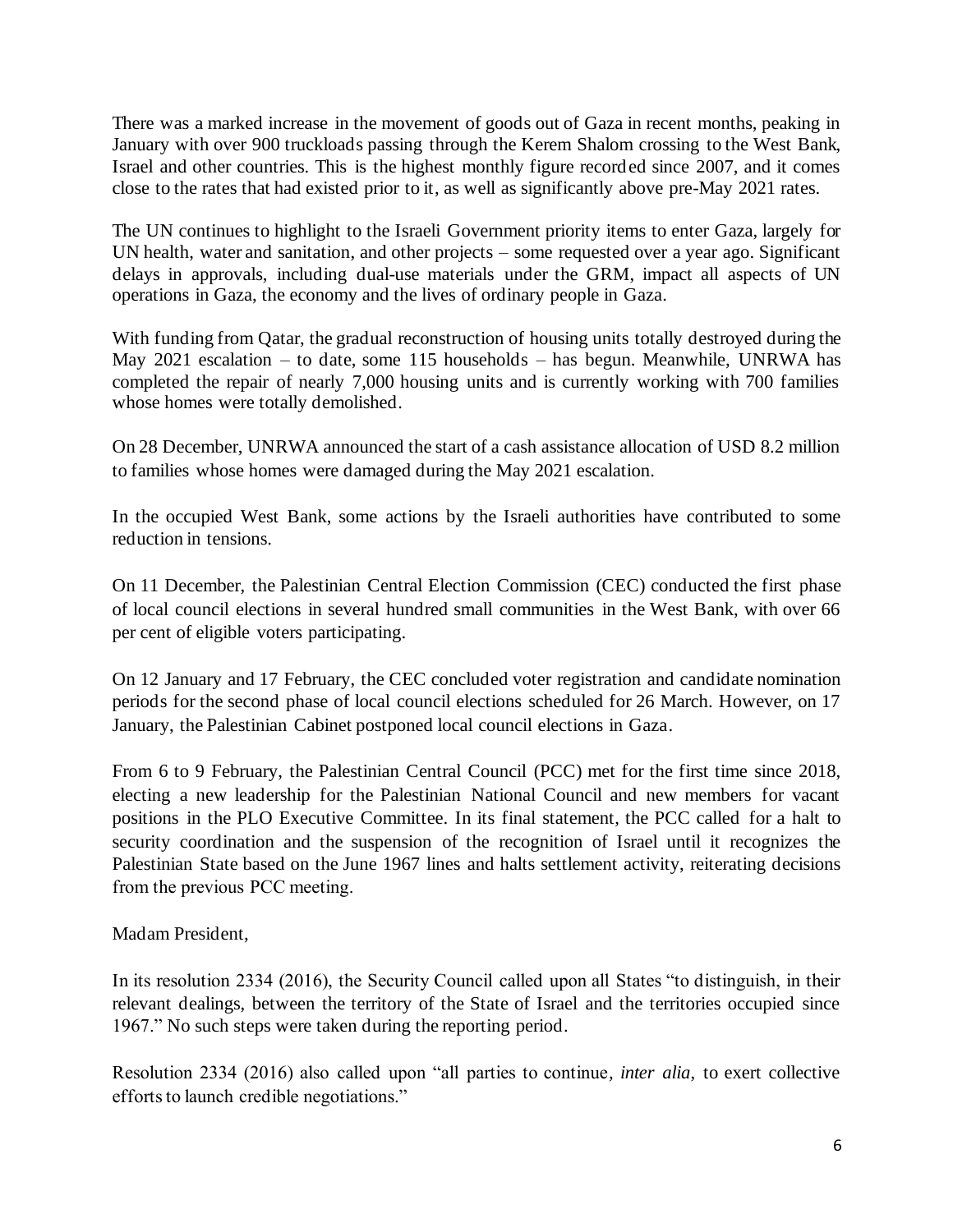On 14 January, the Envoys of the Middle East Quartet met virtually to discuss the latest political developments and the situation on the ground.

On 19 February, the Foreign Ministers of Egypt, France, Germany and Jordan met in Munich and expressed their commitment to support all efforts to achieve a comprehensive peace "on the basis of the Two-State Solution, in accordance with international law, relevant UN resolutions and agreed parameters."

On 9 March, the Egyptian, Jordanian and Palestinian Foreign Ministers met on the margins of the ministerial meeting of the League of Arab States in Cairo to discuss efforts to launch negotiations aimed at reaching a comprehensive and just settlement of the conflict.

### Madam President,

In closing, allow me to share the Secretary-General's observations concerning implementation of the provisions of Security Council Resolution 2334 (2016) during the reporting period.

- 1. I remain deeply concerned by the continued settlement advancement by Israel in the occupied West Bank, including East Jerusalem. Settlement expansion continues to fuel violence in the OPT, further entrenching the occupation, undermining the right of the Palestinian people to self-determination and independent statehood, and eroding the possibility of establishing a contiguous and viable Palestinian State. Some 670,000 Israeli citizens currently reside in over 130 illegal settlements and over 100 outposts in the occupied West Bank, including East Jerusalem. I am particularly concerned about the increasing settlement advancements in and around East Jerusalem. Israeli settlements in the occupied West Bank, including East Jerusalem, have no legal validity and constitute a flagrant violation of United Nations resolutions and international law and are a serious impediment to peace. I urge the Government of Israel to cease all settlement activity immediately.
- 2. The continued demolitions and seizures of Palestinian-owned structures, including internationally funded humanitarian projects remains deeply concerning. Demolitions affect not only residential structures but also those related to income generation and the provision of essential services. I call upon the Government of Israel to end the demolition of Palestinian-owned property and the forcible displacement and eviction of Palestinians, in line with its obligations under international humanitarian and international human rights law.
- 3. I remain particularly concerned by the potential eviction of several Palestinian families from homes they have lived in for decades in the Sheikh Jarrah and Silwan neighborhoods of occupied East Jerusalem. Many legal cases, initiated by settler organizations, invoke an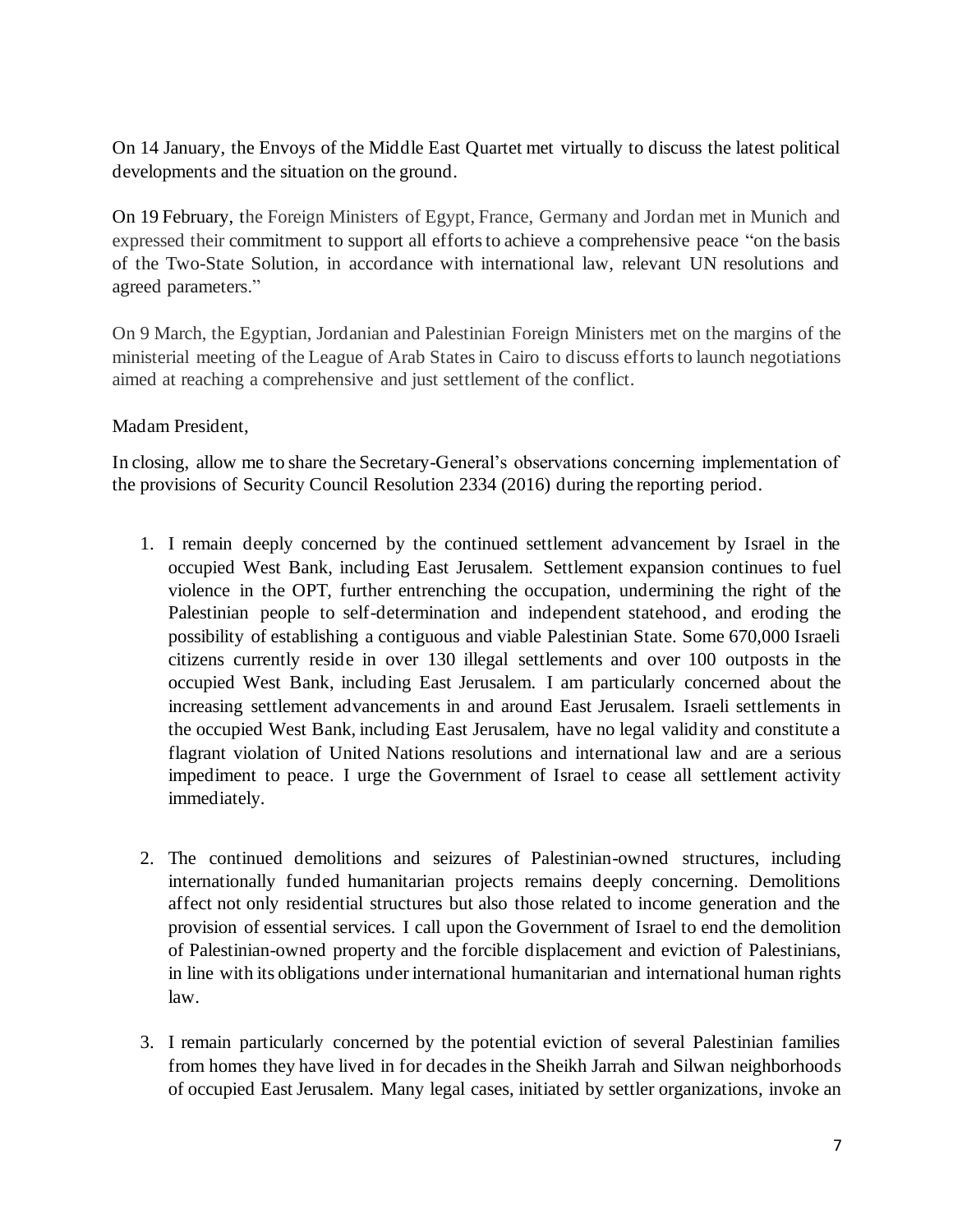Israeli law by which Israelis - but not Palestinians - may claim lands they owned prior to 1948. I note Israeli court rulings during the reporting period which have postponed or suspended such evictions, contributing to a reduction in tensions on the ground. As demonstrated in recent weeks, forced evictions, especially in such politically sensitive areas, can trigger dangerous tensions and violence. Demolitions and evictions entail numerous human rights violations and raise concerns about the risk of forcible transfer.

- 4. I am deeply troubled by the continued loss of life and serious injuries, including children, in the OPT and the overall deterioration of the security situation, including an apparent increase in shooting attacks during the reporting period.
- 5. The possible excessive use of force by Israeli security forces continues to raise serious concerns, particularly the use of live ammunition. Security forces must exercise maximum restraint and use lethal force only when it is strictly unavoidable in order to protect life. I am particularly appalled that children continue to be injured and killed. Children should never be the target of violence or put in harm's way. I urge Israeli authorities to conduct thorough, prompt, effective, and transparent investigations into these killings and injuries.
- 6. I remain deeply concerned by the levels of settler-related violence in the occupied West Bank, including East Jerusalem. Israel, as the occupying Power, has an obligation to protect the Palestinian population there against all acts or threats of violence and ensure, as far as possible, public order and life. I am also deeply concerned by attacks by Palestinians against Israeli civilians. I underscore that all perpetrators of violence must be held accountable and swiftly brought to justice.
- 7. I am particularly alarmed by the high number of arrests by ISF of Palestinians, including of children, particularly in occupied East Jerusalem. I am concerned that the arrests, in particular of children, may represent a disproportionate response to the offences allegedly committed. Under international law, the arrest and detention of children should be used only as last resort and for the shortest appropriate period of time.
- 8. I urge all sides to refrain from actions that could further escalate the situation across the OPT and call on all political, religious and community leaders to help reduce tensions, particularly in Jerusalem.
- 9. I am deeply concerned that at a highly sensitive moment on the ground, officials on both sides continue to stoke tensions and take actions that have the potential to provoke more deadly violence. Acts of terror, violence and incitement must be clearly and unequivocally condemned by all. Officials on all sides have a responsibility to avoid any actions that may escalate tensions.
- 10. Palestinians continue to suffer in Gaza, under Hamas rule and under continued Israeli closures. I welcome the parties' recent engagement on easing access – including for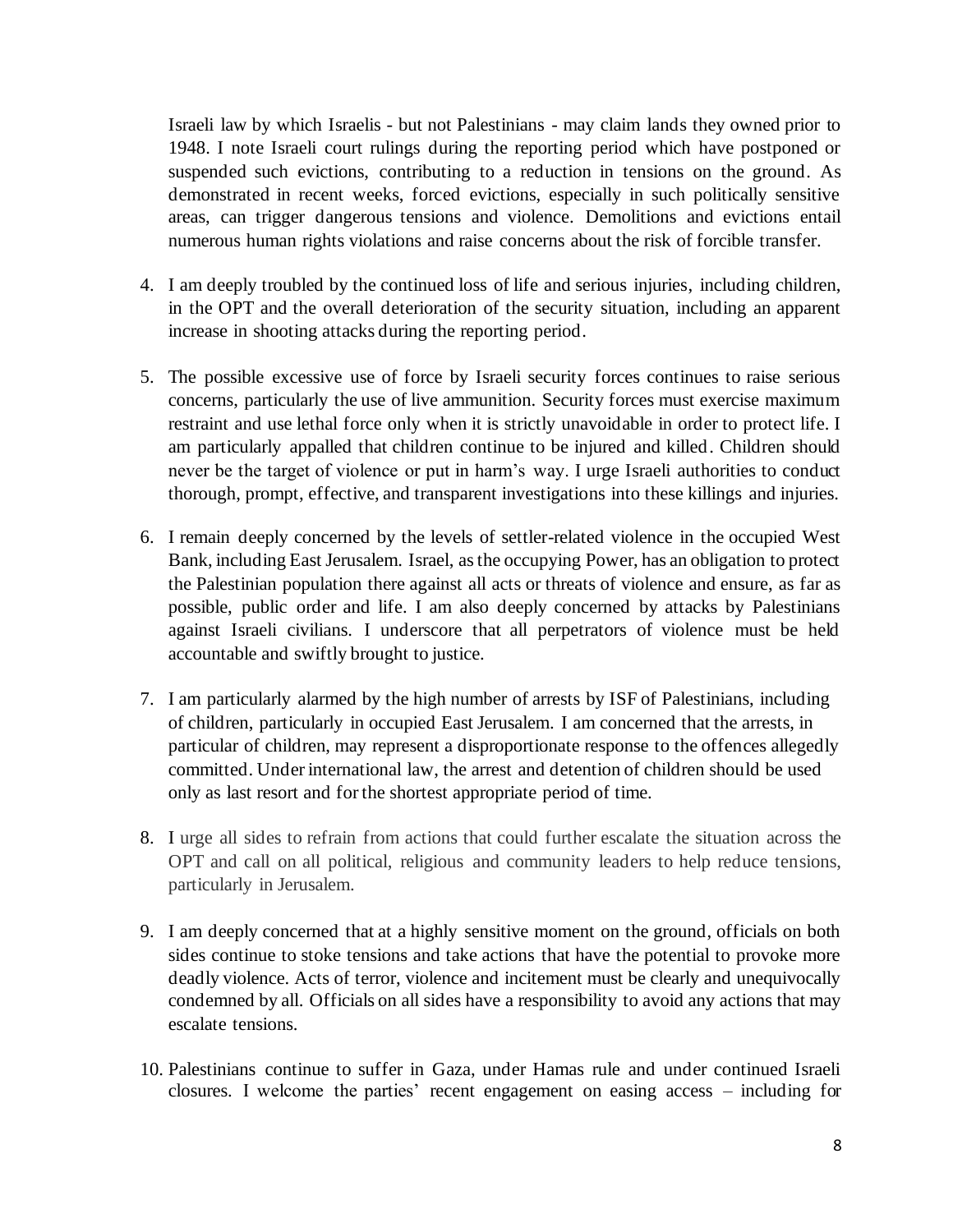workers from Gaza and the West Bank into the Israeli labor market. I am encouraged by the growing volume of goods exiting Gaza, which clearly surpasses previous years. Nevertheless, more significant steps are needed to see durable economic benefits. I hope the resumption of technical-level trilateral meetings on the GRM will facilitate reconstruction and much-needed development projects, leading to reduced aid dependency.

- 11. The fiscal condition of the Palestinian Authority remains precarious. Revenues are not keeping pace with expenditures, leading to accumulated debt; and investment in important sectors – including health, education and infrastructure – are insufficient. To address the root causes of the recurring fiscal crisis, PA internal reforms and improvements in the economic relationship between Israel and the PA are needed, alongside donor support. To this end, I welcome the current work of the IMF mission to support the PA's important work on fiscal stability and reform.
- 12. The UN is grateful to all donors who continue to support UNRWA's crucial work. I am concerned as UNRWA will already face critical cashflow challenges in the coming three months. Any reduction or disruption of services has the potential to trigger significant humanitarian, political and security consequences, impacting the broader region. As Muslims in the region start the Holy month of Ramadan, I appeal to all donors to advance as much as possible, disbursement of confirmed pledges. Preserving UNRWA services is a joint responsibility of all Member States."
- 13. As we endeavor to support the critical needs of Palestinians across the OPT, it is also vital that we continue working towards advancing intra-Palestinian unity as it is central to advancing a two-State solution. The UN stands firm in its support of Egyptian-led intra-Palestinian reconciliation efforts. The holding of general elections in the OPT would be a crucial step towards Palestinian unity, giving renewed legitimacy to national institutions, including a democratically elected Parliament and Government in Palestine.

Madam President,

In closing, let me add that we have regrettably seen little progress in the implementation of Security Council resolution 2334 since its adoption in December 2016. On the contrary, the absence of a meaningful peace process to end the Israeli occupation and resolve the conflict is fueling a dangerous deterioration that is destabilizing the situation across the OPT.

In just a week, as Ramadan begins, thousands of Muslims will come to pray at the Muslim Holy Sites in Jerusalem, with the Jewish and Christian faithful following soon after to mark Pesach and Easter in April. This should be a time of peaceful reflection, prayer and celebration for all religions. Provocations must be avoided. Leaders on all sides have a critical role to play in ensuring calm.

We must keep in sight, in line with relevant United Nations resolutions, international law and bilateral agreements, the vision of an end to the occupation and of two States – Israel and an independent, democratic, contiguous, viable and sovereign Palestinian State– living side-by-side